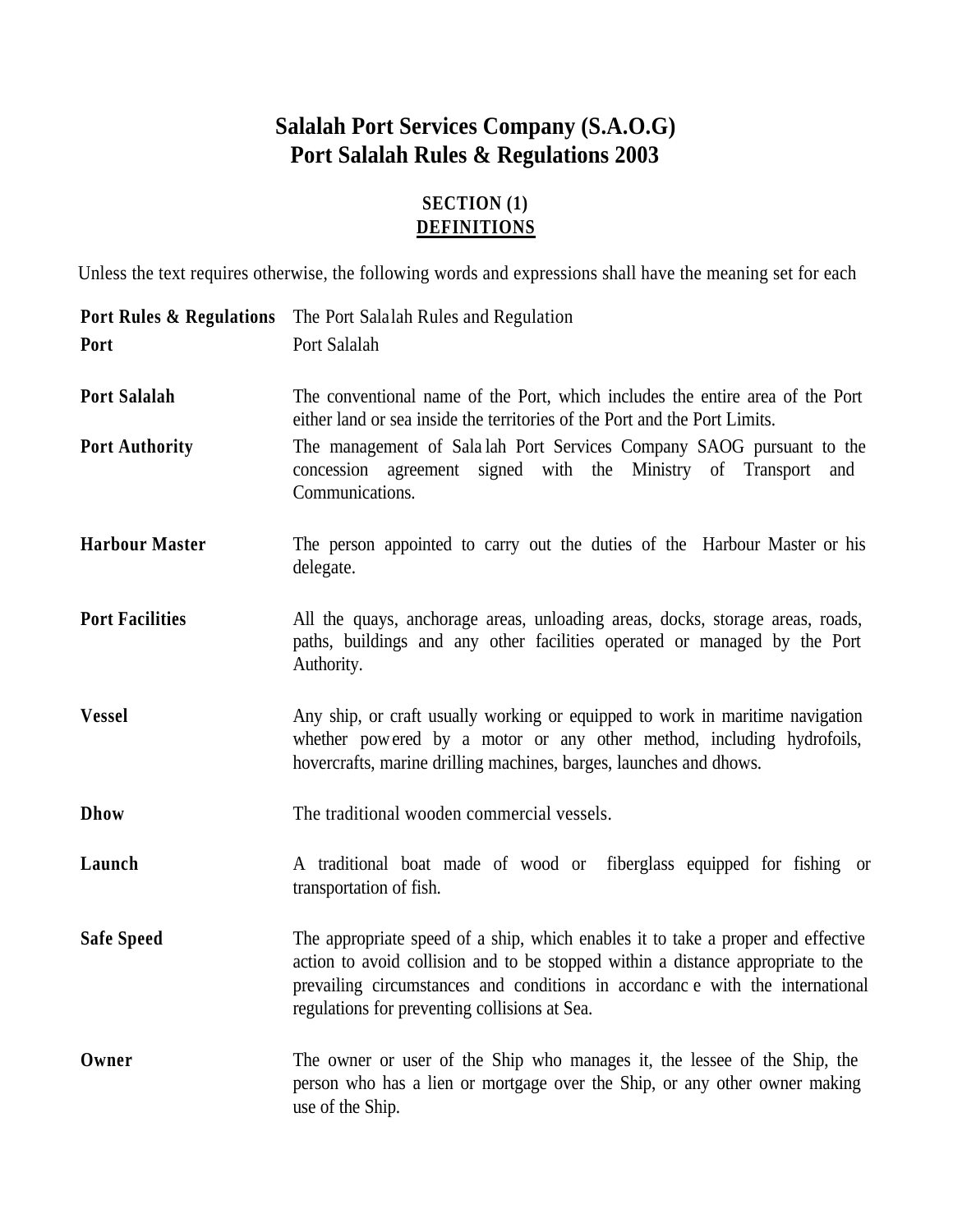| <b>Master</b>         | The person whom the command and management of the Ship is entrusted.                                                                                                                                                                                  |
|-----------------------|-------------------------------------------------------------------------------------------------------------------------------------------------------------------------------------------------------------------------------------------------------|
| <b>Pilot</b>          | The qualified person appointed by the Port Authority to guide the masters of<br>ships while sailing within the port limits.                                                                                                                           |
| <b>Shipping Agent</b> | Any company, firm, or organization a ppointed by the Owner, the shipping<br>company or the ship's master to act on their behalf in the Sultanate of Oman<br>which accepts such appointment.                                                           |
| <b>Shipment</b>       | Goods of all types, loaded or unloaded or waiting to be loaded on the Ship.                                                                                                                                                                           |
| <b>Charges</b>        | All charges, dues, rates, tolls, fees, and any other charges of every description.                                                                                                                                                                    |
| Dangerous Cargo       | Any materials of hazardous nature or components as per the IMDG Code<br>issued by the IMO.                                                                                                                                                            |
| Perishable Cargo      | Goods or commodities which are liable to rapid deterio ration and livestock<br><b>Salalah port Services (S.A.O.G)</b> Rules $\&$ Regulations                                                                                                          |
| <b>Pollution</b>      | The unauthorized discharge of oils, refuse matters. or any other substances<br>liable to cause damage or danger to the Port, the users of the Port, the fishing<br>activities, and the environment as per the MARPOL convention issued by the<br>IMO. |

#### **SECTION (2) GENERAL PROVISIONS**

#### 1. **The Port Limits**

From the highest level of the high tide where the point intersect the coast at 054°04'0 East longitude and from that point in the direction of true South to the point intersecting the line 16°54' North latitude and from this point in the direction of true West to the point intersecting the 16°54 North latitude and 53°58' East longitude. From this point in the direction of true North to the point intersecting the coast line and from this following the coast back to the starting point.

And, includes all wharves, quays, piers, landing places, decks, storage areas, roads, and buildings under the operational or administrative control of the Port Authority.

#### 2. **The Port Authority**

The Port Authority shall:

- a) Perform all functions concerned with movement of the vessels, cargo, and, passengers.
- b) Provide pilotage, towage, and any other marine services required by vessels calling the port.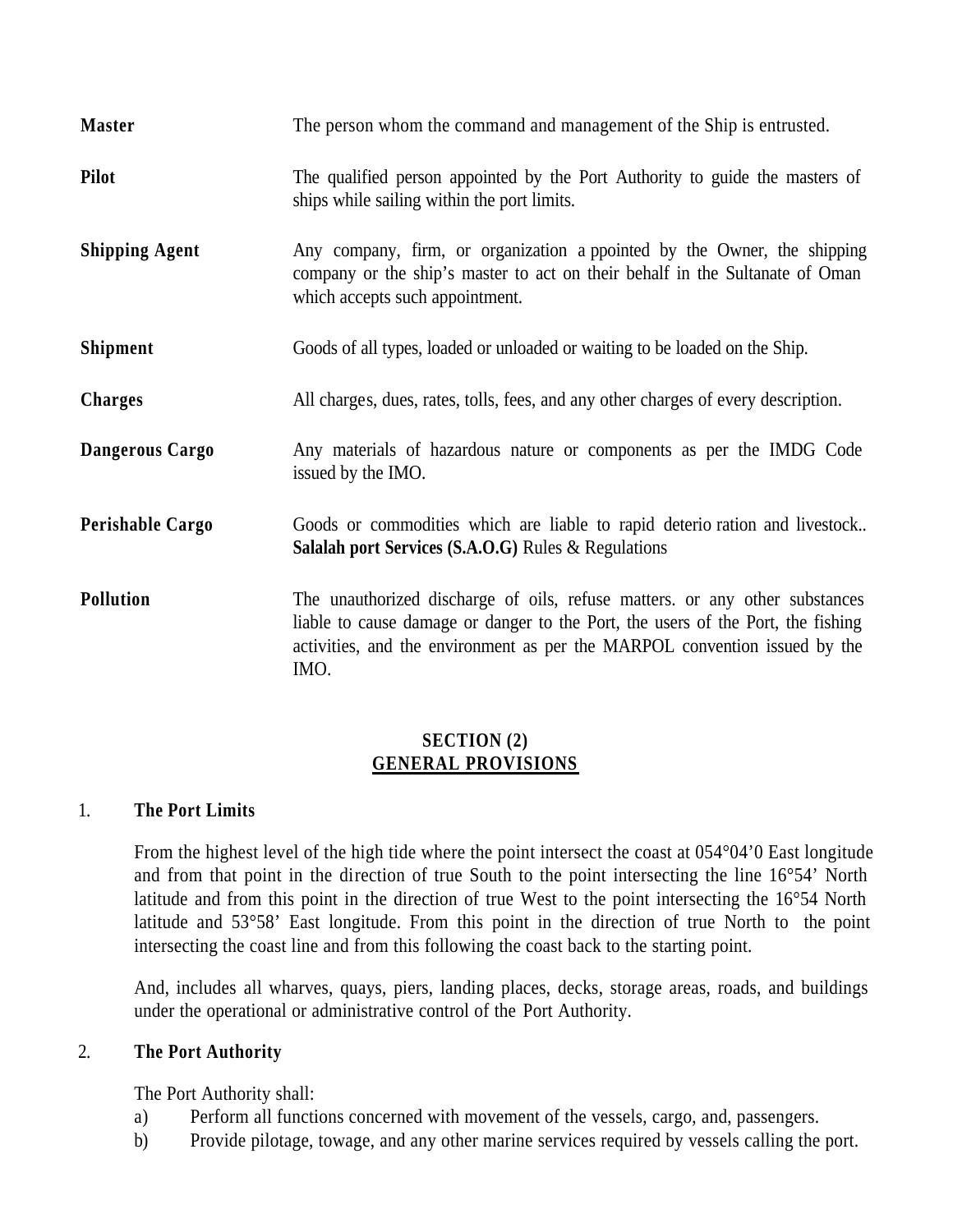- c) Collect Port dues and any other charges from vessels using the port.
- d) Collect all and any charges for loading and unloading, delivery, storage, safe keeping, transporting, or any other services related to cargo handling in accordance with the port tariff.

# 3. **The Harbour Master**

The Harbour Master is charged with all aspects of vessels movement , vessels safety, and compliance with port rules. The Harbour Master controls and coordinates pilotage towage, linesmen, and all other marine services. He will determine the num ber of tugs that attend to vessels while moving in the port.

- 4. The master of every **vessel** calling at Port Salalah for whatsoever purpose and at all times, shall comply with the guidance and instructions of the Harbour Master. The master must comply with and implement the verbal or written orders issued by the Harbour Master.
- 5. In all cases and at all times the master shall be fully responsible for his Ship, its crew and Shipment.

# **6. The Port Entry Permit (Gate Pass)**

It is not permitted to enter the Port except after obtaining a permit or a gate pass from the Port Authority. The Port Authority may withdraw such a permit or a gate pass for any reason.

#### 7. **The Port Gates**

All entry or exit movement of vehicles, goods and persons in or out from the Port shall be throu gh the gates designated for such purpose. Such movement inside the boundaries of the Port shall be subject to the orders and instructions issued by the Port Authority.

#### 8. **Obstacles and Their Removal**

Placing any material that may constitute a hindrance in the Port is strictly prohibited and in case of such an occurrence, the person who caused such obstacle must remove it within the period of time to be specified by the Port Authority.

#### 9. **Lights and Signals**

It is prohibited for any person to destroy or delibera tely tamper with any light or signal used in the Port.

10. It is prohibited to lay any mooring buoys in the port without obtaining a prior written approval from the Harbour Master.

# 11. **Boats Mooring and Landing of Launches and Dhows**

Mooring of any boat at any quay, dock, anchorage ,land or any of the Port facilities or landing of any launch or Dhows at the quay or the beach for whatsoever reason, is strictly prohibited except after obtaining prior written approval from the Harbour Master.

#### 12. **Fishing**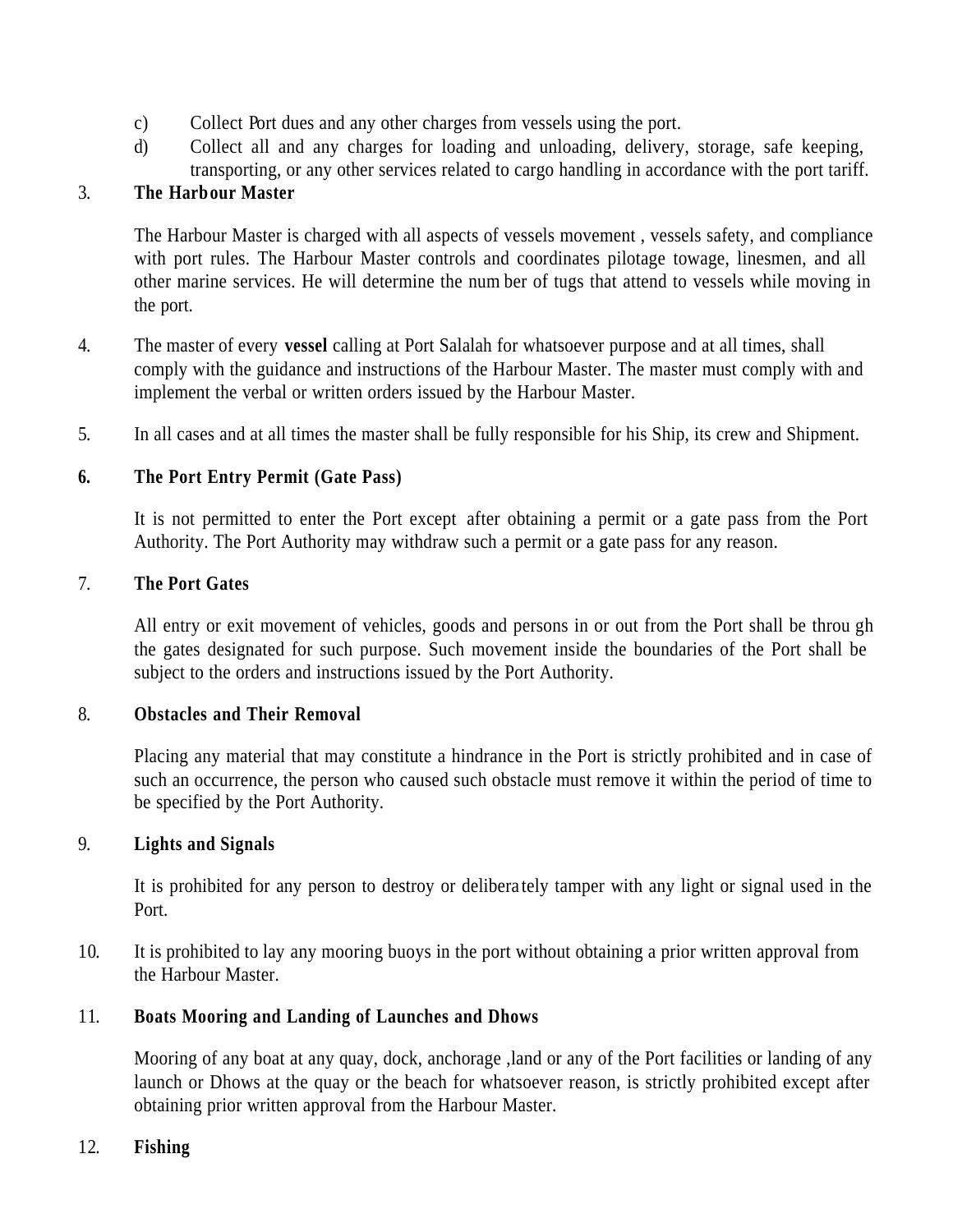It is strictly prohibited for any person to carry out any type of fishing activities or laying any fishing gear or floats in the Port area.

#### 13. **Removal of Goods**

Removal of any goods from the Port is strictly prohibited except after obtaining written approval from the Port Authority and the concerned authorities.

### 14. **Commercial Business Inside The Port**

It is strictly prohibited for any person to carry out commercial activities or purchase any item from vessels except after obtaining prior written approval from the Port Autho rity and the concerned authorities.

# 15. **Dunnage and Packing Waste From Vessels**

It is strictly prohibited to take away any dunnage or packing waste or any other things from any vessel without obtaining written approval from the master of the vessel and the concerned authorities.

#### 16. **Forbidden Materials**

It is strictly prohibited for any person to take inside the Port any goods or items , the importation or exportation of which is restricted by any of the laws of the Sultanate of Oman.

17. The crew and passengers of any vessel shall abide by all the laws, regulations and rules prevailing in the Sultanate of Oman, particularly those related to the sale, transport or consumption of any drugs or alcohol.

#### **18. Implementation of The Port Rules & Regulations**

The provisions of these Port Rules & Regulations shall apply to all the users of the Port whether persons, vessels, vehicles, equipment and any others for any purpose or reason.

#### **19. Interpretation of The Port Rules & Regulations**

Interpretation of any of the rules mentioned in these Port Rules & Regulations in contradiction to Oman laws, GCC rules and regulations for sea ports, the maritime rules and customs prevailing in the Sultanate, is completely forbidden.

# **SECTION (3) ARRIVAL AND DEPARTURE OF SHIPS**

#### 1. **Arrival Notice**

The Owner, Shipping Agent or the master of the Ship shall send arrival notice to the Harbour Master 48 hours before arrival to the Port. He should also inform the Harbour Master with the details of the Ship, its cargo, any hazardous cargo, cases of illness, an d any defects which affects the vessel maneuverability.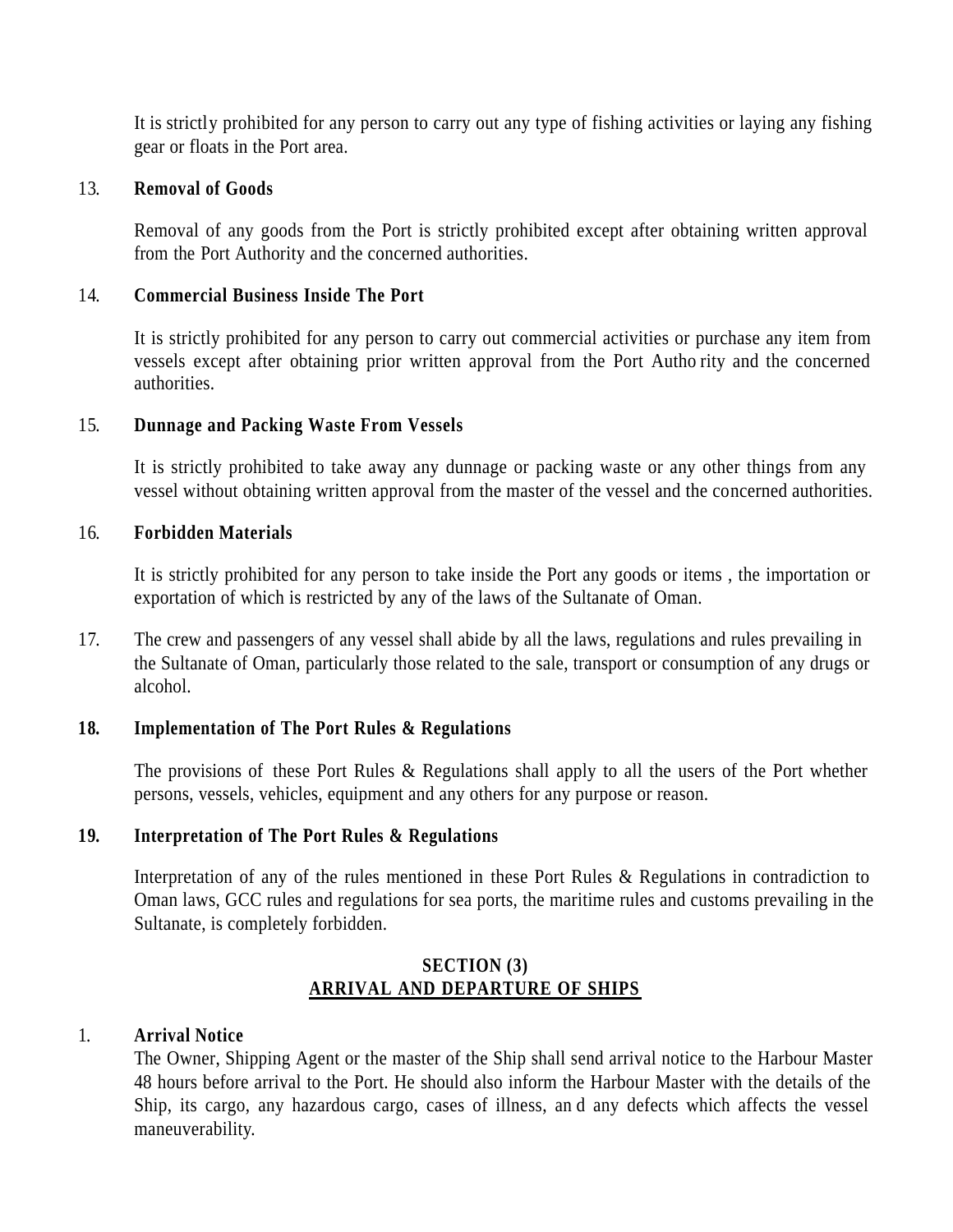### 2. **Establishment of Communication**

The master shall establish radio communication with Port control and request permission to enter the Port limits, at least four hours prior to the estimated time of arrival.

### 3. **Flags and Lights**

Each Ship, before entering Port Salalah, should display the following flags and lights:

- (a) During daytime, the national flag of the Sultanate of Oman, along with the Ship's national flag.
- (b) Flag, (H) while a Pilot is on board.
- (c) Flag (B), the international code indicating that the Ship is carrying hazardous goods, or during fuelling. During the night the red light should be on;
- (d) Flag (Q), the international code for requesting the Port's health officer to issue health clearance.

### 4. **Ships Actions When Approaching The Port**

All vessels approaching the port shall be guided by the advice of port control with regard to arrival details, pilot boarding, berthing or anchoring arrangements.

#### 5. **Release of Gas**

All vessels shall release gas before enteri ng the Port limits. Release of gas inside the Port is strictly prohibited.

#### 6. **Refusal To Berth or Moor A Vessel**

The Harbour Master may refuse to berth or moor any vessel if he believes that such refusal would be in the interest of the Port.

7. It is strictly prohibited for any vessel to anchor in the channel or anywhere in the harbour.

#### **8. Pilotage**

All vessels of 200 Gross Register Tons (GRT) and above may not enter or leave the harbour or move inside the harbour without a Pilot as assigned by the Harbour Master unless authorized to do so by him.

- 9. Vessels of less than 200 GRT may enter or leave the harbour without a Pilot unless otherwise instructed by the Harbour Master.
- 10. Vessels shall reduce the speed and make lee to safely accommodate safe boarding of the Pilo t.

#### 11. **The Pilot Ladder**

Vessels requiring pilot shall have fully rigged pilot ladder confirming to the specifications in accordance with SOLAS convention.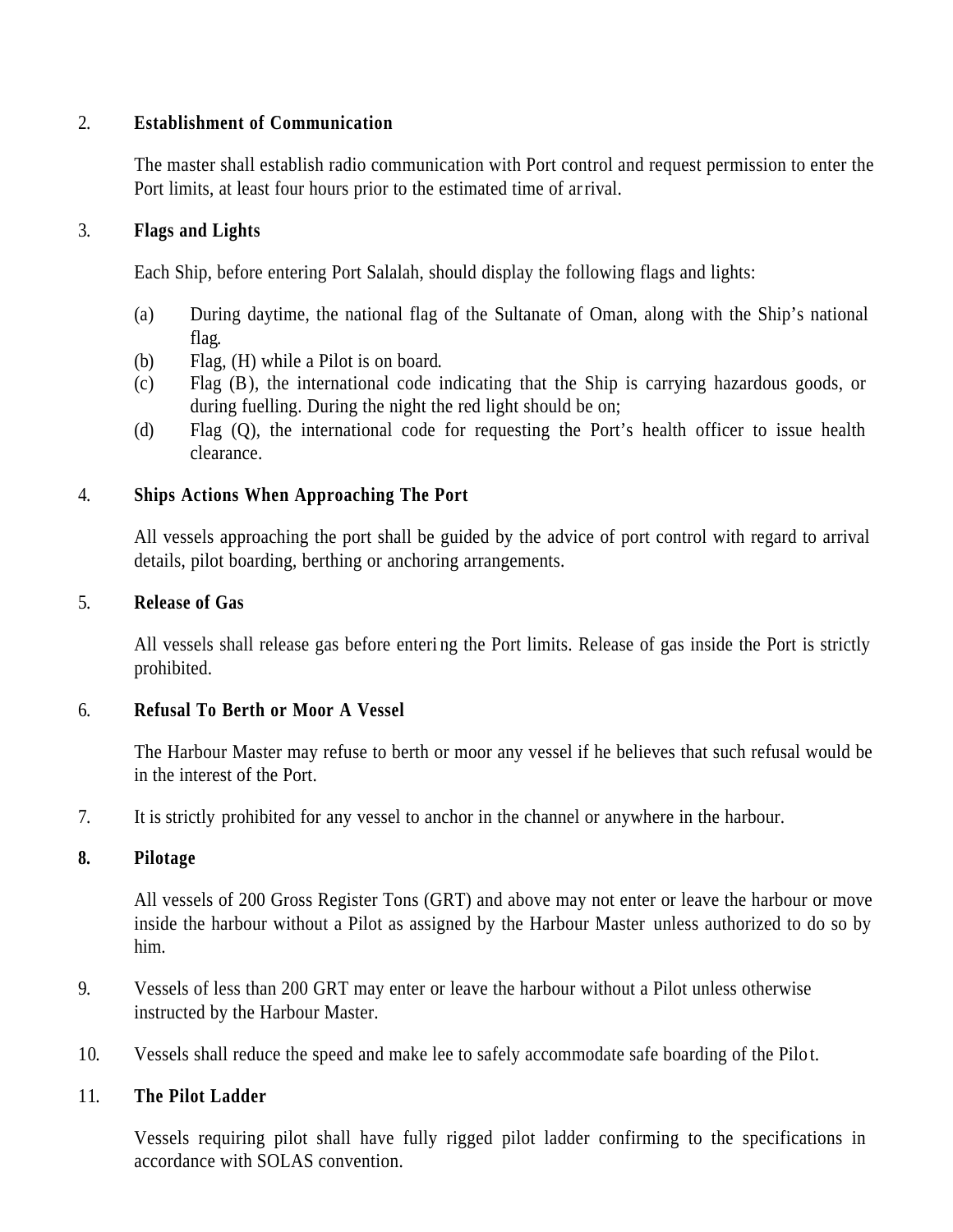12. The vessel shall provide a boat rope on the fore side of the pilot ladder.

# 13. **Pilot Boarding and Disembarking From Vessels**

Pilot shall board the inbound vessel at the pilot boarding grounds outside the channel and in the case of outbound vessels, he will board while the vessel is alongside and disembark outside the channel.

In case the vessel is at the anchorage, the pilot shall board before it enters the channel. A vessel at the anchorage area must not approach the channel unless it is authorized to do so by port control.

- 14. Before entering the port or conducting any movement, the master shall inform Port Control or the pilot about any deficiencies or defects onboard his vessel which may affect her manoeuvrability or steering.
- 15. Vessels leaving the port shall have priority of movement over vessels entering.
- 16. Dhows, launches and boats shall keep clear of other ve ssels and particularly vessels under tow.
- 17. Draft marks of all vessels calling at Port Salalah should be visible, clear, and prominent. Vessels should not be loaded over their marks or will be considered unseaworthy. Such unseaworthy vessels will not be allowed to enter or leave the port. Exception to vessels entering may be granted at the discretion of the Harbour Master
- 18. The anchors of each Ship should be ready at all times for an immediate use.

#### **19. Navigation Lights**

All vessels in Port either berthed, at the anchorage, or moving, should display necessary lights as indicated in the international regulations for preventing collisions at sea.

#### 20. **Safe Speed**

All vessels shall proceed at Safe Speed inside the Port limits.

- 21. The maximum permissible speed for vessels inside the Harbour shall be 5 knots.
- 22. All vessels shall have an operational VHF radio for communication with Port control. This radio shall be manned at all times. Vessels shall seek permission from port control on VHF channel 12 prior to any movement. Additionally, Vessels shall be equipped with an operational radar which must be used when moving in restricted visibility or at night.

#### 23. **Boarding of Vessels**

It is strictly prohibited for any person, other than the Pilot, the health officer or those having permission from the harbour master to board any vessel unless that vessel has been cleared by the relevant authorities.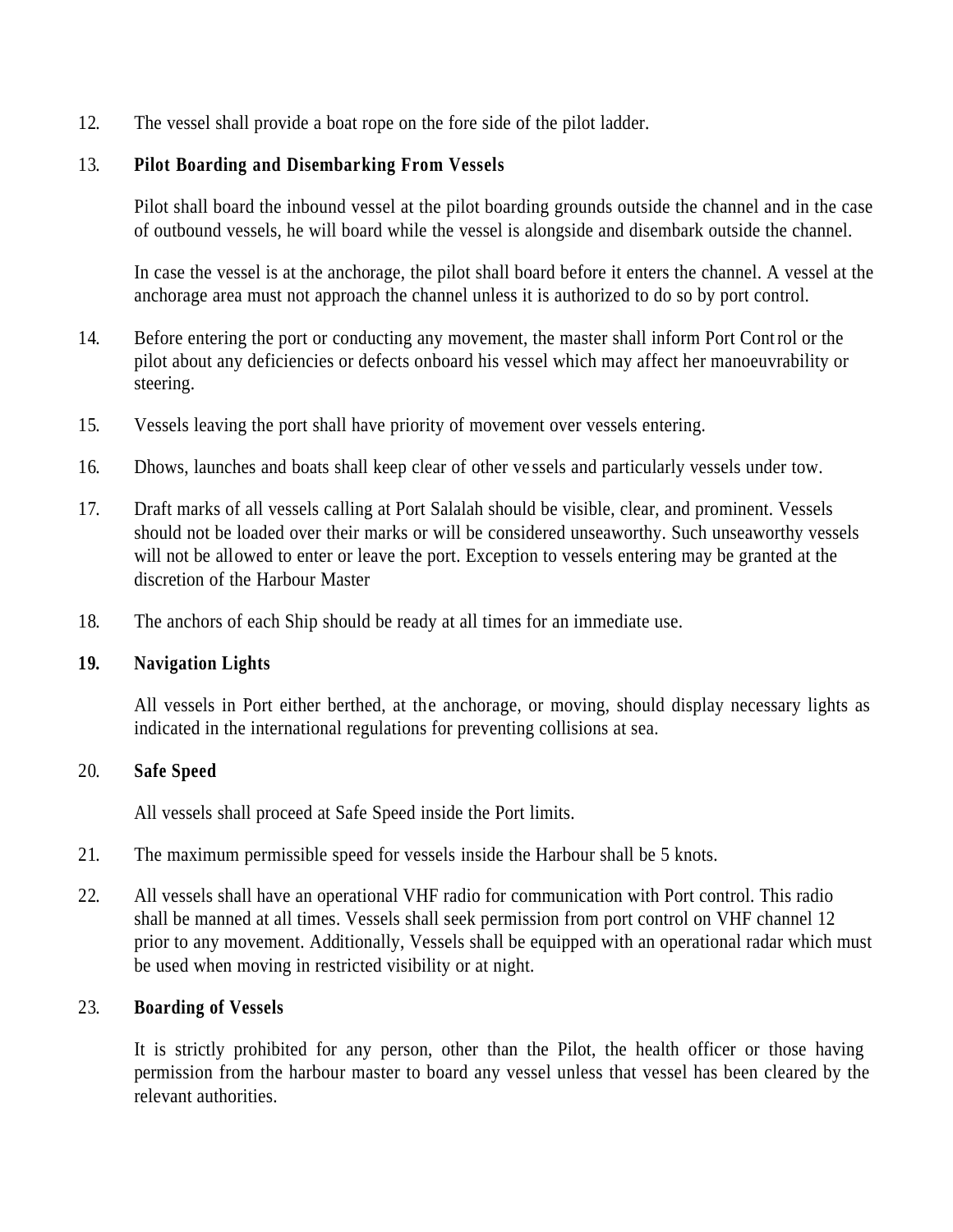#### 24. **Allocation of Berths**

Vessels shall only occupy Berths as allocated by the harbour master.

#### 25. **Change of Berth or Shifting**

The Harbour Master may change the berth of any vessel to another berth if he believes that this will be in the best interest of the Port. The vessel shall bear all the consequent costs, and this process shall be made under the responsibility of the master.

#### 26. **Vessel's Mooring Ropes & Lines**

All vessels calling at Port Salalah for whatever purpose shall use adequate mooring ropes and lines. These ropes and lines shall be in good condition and the Harbour Master may instruct the master of any vessel to change his mooring ropes or lines if they are, in his opinion, not suitable for the purpose

#### 27. **Ship's Ladder**

All vessels at the Port shall prepare a suitable ladder in accordance with international standards, which should be lit at night. In addition, if the situation warrants, the vessel shall prepare a boat rope at the front part of this ladder.

- 28. It is strictly prohibited for any vessel to moor or tie to any of the navigational buoys or any other navigational aid.
- 29. The master shall at all times maintain on board sufficient crew in accordance with his minimum safe manning certificate.
- 30. The master shall undertake to do the following:
	- a. Allocate a watchman to continuously watch the vessel's ladder.
	- b. Fit rat guards on all the mooring ropes and lines.
	- c. Fit emergency towing lines lowered from the sea side forward and aft of the vessel.

#### **31. Vessel's Insurance**

All vessels calling Port Salalah should be covered by insurance covering all financial claims for cost of repairing damages caused to port facilities and any other financial claims incl uding salvage insurance. All documents evidencing the insurance should be on board.

#### 32. **Vessel's Registration Certificate and Other Documents**

The master of any vessel that enters the Port shall maintain the registration certificate and all other vessel's certificates and official documents for provision to the concerned authorities if required.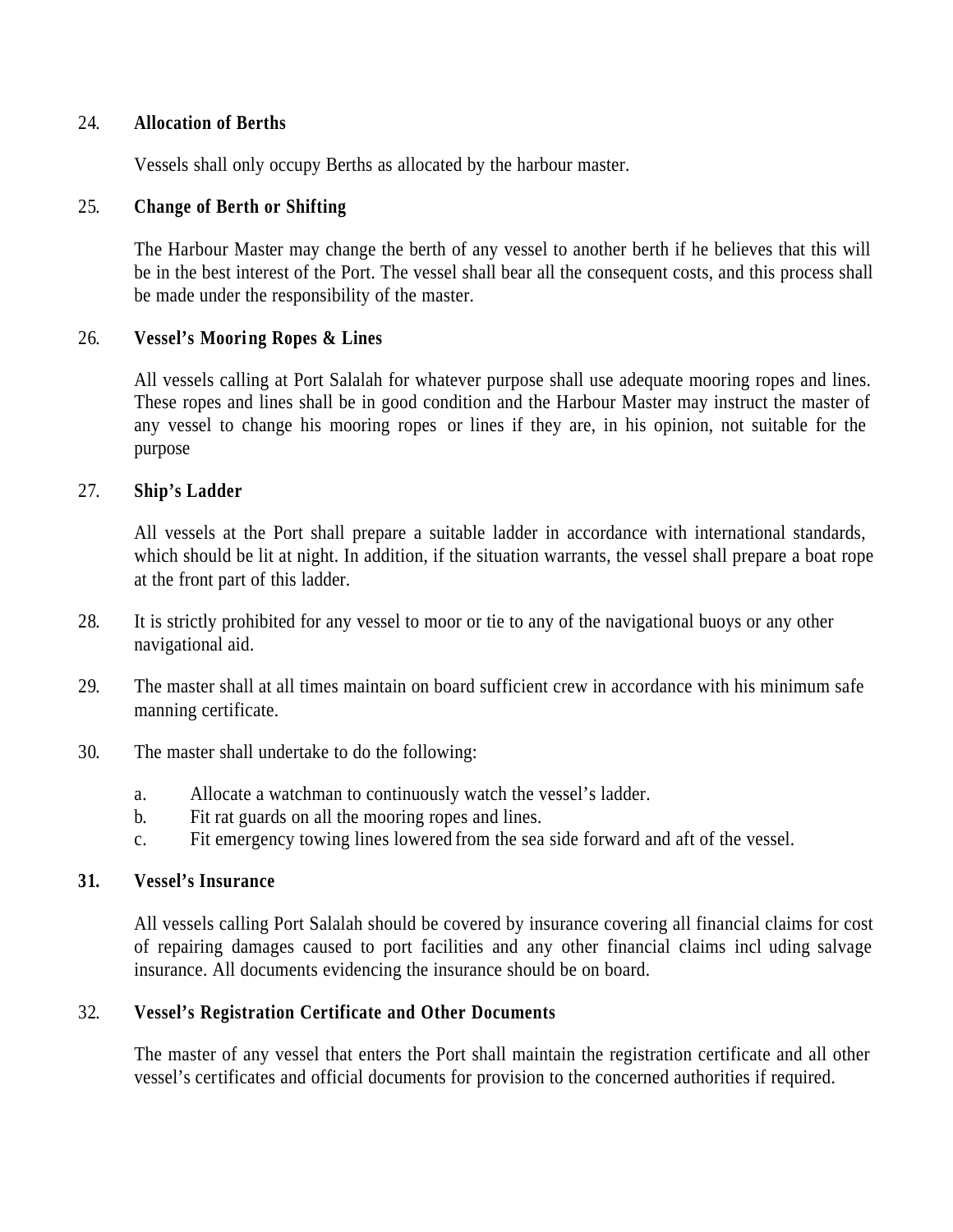#### 33. **Engines Readiness and Trials**

All vessels calling the port shall maintain engines at short notice for sea and do not start any maintenance or repair work which will affect the vessel's notice for sea or carry out any trials without a prior written approval from the harbour master.

34. The master should immediately notify the Harbour Master of the inability of his vessel to manoeuvre due to any defect, maintenance or repair operations. If any master intends to carry out any major maintenance in the engines, he should submit a written application to the Harbour Master in order to obtain his approval before undertaking such maintenance. The Harbour Master should be informed of the development in the maintenance and the duration thereof.

#### **35. Ship Stability**

All vessels calling port Salalah must be at safe stability at all times

#### 36. **Objects Protruding From The Vessel**

It is strictly prohibited for any vessel to have protruding objects that may hamper its movement or cause any damages to the quay or hamper the loading or unloading operation.

#### 37. **Lowering of Life Boats or any Other Boat**

It is strictly prohibited for any vessel to lower its life boats or any other boats without obtaining pri or approval from Port Control.

38. Each Ship which has completed its cargo operation should vacate the berth immediately unless the Harbour Master permits otherwise.

#### 39. **Pre Departure Notice**

The master or the agent of any vessel intending to leave the Port shou ld inform the Port control at least one hour prior to the departure time.

### 40. **Port Clearance**

It is prohibited for any vessel to leave the Port before payment of all charges and obtain a Port Clearance.

41. Before departure, the vessel should send the number of her Port Clearance to Port control via VHF channel 12.

#### 42. **Prolonged Port Stay For Vessels**

Vessels are not allowed to stay in the port for prolong periods unless it is authorized to do so by the Harbour Master. The Port Authority has the right to take any ac tion to remove such vessels and any other vessel which is considered hampering the port operation from the port.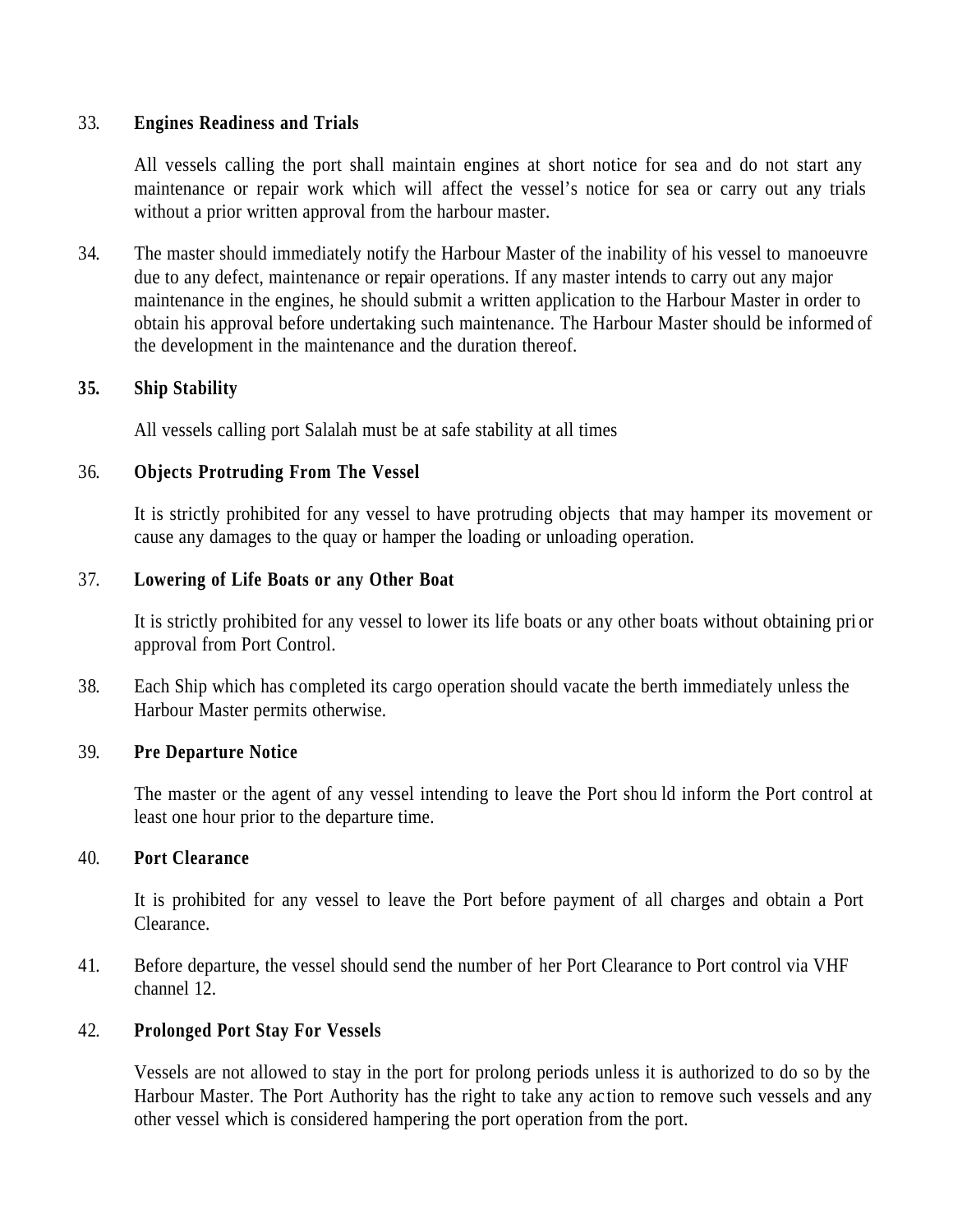### 43. **Un Seaworthy Ships**

The Port Authority shall, in co-ordination with the Ministry of Transport and Communications, detain any vessel which is considered to be un seaworthy until it is repaired.

### 44. **Distress Signals**

Unless in real emergency, vessels are strictly prohibited from sounding or raising any type of distress sound or signal including the testing of the vessel's siren or whistles. For maintenance or testing of such sounds or signals, permission from Port Control is required.

### **45. Vessels In Distress**

The master should immediately inform Port Control if his vessel is in distress. On being so informed or on observing the mishap, the Harbour Maste r or any other person authorized by him should immediately proceed to the vessel in distress and take command of all persons present and give such instructions and assign such duties to each person present as may be considered necessary for the preservation of life, the environment, the vessel, her cargo, and equipment. All charges relating to such action shall be borne by the vessel's owner.

46. Any vessel sustains damage or be involved in any accident causing loss of life or serious injury to any person or damage to property, or if she receives any material damage which may affect her sea worthiness or efficiency, the master shall within 24 hours of the occurrence of the accident, deliver to the Harbour Master a full report of the accident or damage in writin g.

# 47. **Responsibility For Damages**

The master is the person responsible for the berthing of his vessel. In case the vessel for whatsoever reason caused any damage to any persons, the berth or any of the Port or third party facilities, the vessel and its Owners shall be held responsible for repairing such damage and shall restore the damaged item to its previous condition. The Harbour Master may detain the vessel until completion of the procedures and fulfillment of the liabilities resulting from such damages.

# **SECTION (4) TOWAGE**

- 1. Towing is defined as any activity undertaken by a tug with regard to the holding, pulling, pushing or otherwise moving a vessel.
- 2. For the purpose of these Port Rules & Regulations, the tow process starts when the tug becomes ready to receive any verbal orders from the vessel to pick up ropes or lines or when the tow rope has been passed to or from the tug , whichever be the sooner, and the tow process ends when the final order from the vessel being towed to cast off ropes or lines has been received and carried out or the tow rope has been finally slipped and tug is safely clear of the vessel being towed, whichever is the later.
- 3. On the engagement of a tug, the tug master and crew thereof shall become the employees of and shall be identified with the vessel being towed and shall be under control of the master of such vessel. This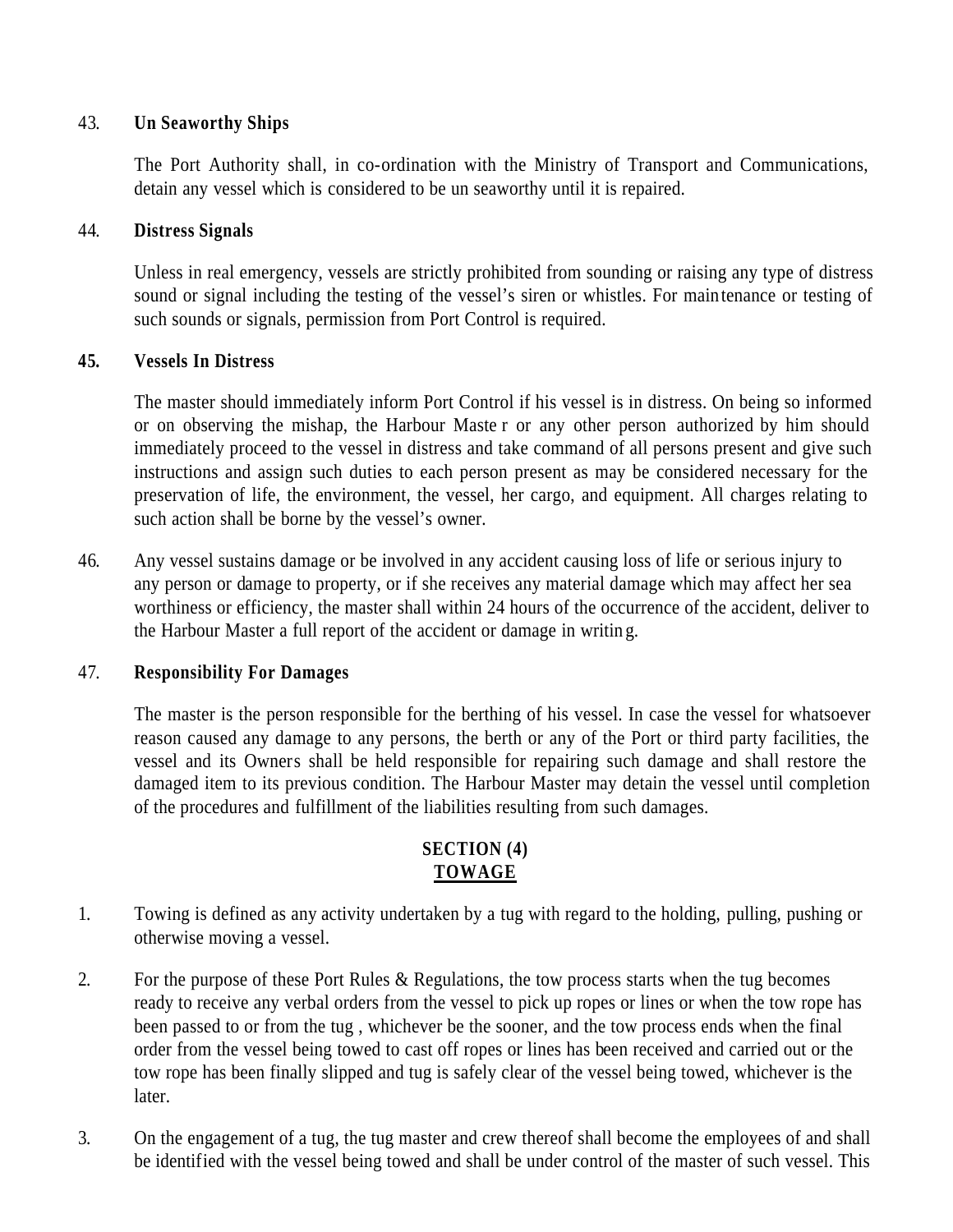is also applicable to the Port workers who carry out their business on board during the towing process.

#### **4. Towing Responsibility**

The Port Authority shall not be he ld responsible for any damages whatsoever that may be caused by the tug to the vessel or by the vessel to the tug, or any loss or damage to anything on board or any injury to any person.

The master or the Owner of the vessel which uses the tug for any pur pose shall be held responsible for any losses, damage, injuries, and accidents resulting in death, and he shall indemnify the Port Authority against all the consequences of such damage including any claims from any other party.

# **SECTION (5) PORT OPERATIONS**

#### 1. **The Cargo Details**

The Owner, agent or master of the vessel intending to call Port Salalah for discharging or loading of cargo, should notify the Port Authority at least 72 hours prior to the arrival of the vessel with details including the nature and q uantities of the cargo to be discharged or loaded, in addition to other important information related to the vessel, its crew or passengers.

#### 2. **Berthing Priority**

Vessels will be berthed for cargo operation on order of their arrival time unless the Port Auth ority decides otherwise. Cargo operations shall be carried out under the responsibility of the master of the vessel.

#### 3. **Cargo Documentation (The Manifest)**

Manifest and details of the cargo in English shall be prepared and certified by the vessel's Owner, agent, or master in accordance with Oman Customs rules and the requirement of the port operations. The manifest must be presented to port operations before arrival of the vessel. A certified statement of any alterations or amendments to the original manifest shall be submitted to the port operations immediately upon completion of cargo operation.

- 4. The Owner, agent, or master of the vessel must present upon demand a bank guarantee or certificate or any other document in connection with port dues or charges for the vessel cargo operation.
- 5. It is strictly prohibited for any vessel to start cargo operation before being properly berthed.
- 6. The master shall allow the Port Authority to inspect and test the cargo handling gear and to inspect its certificates at any time.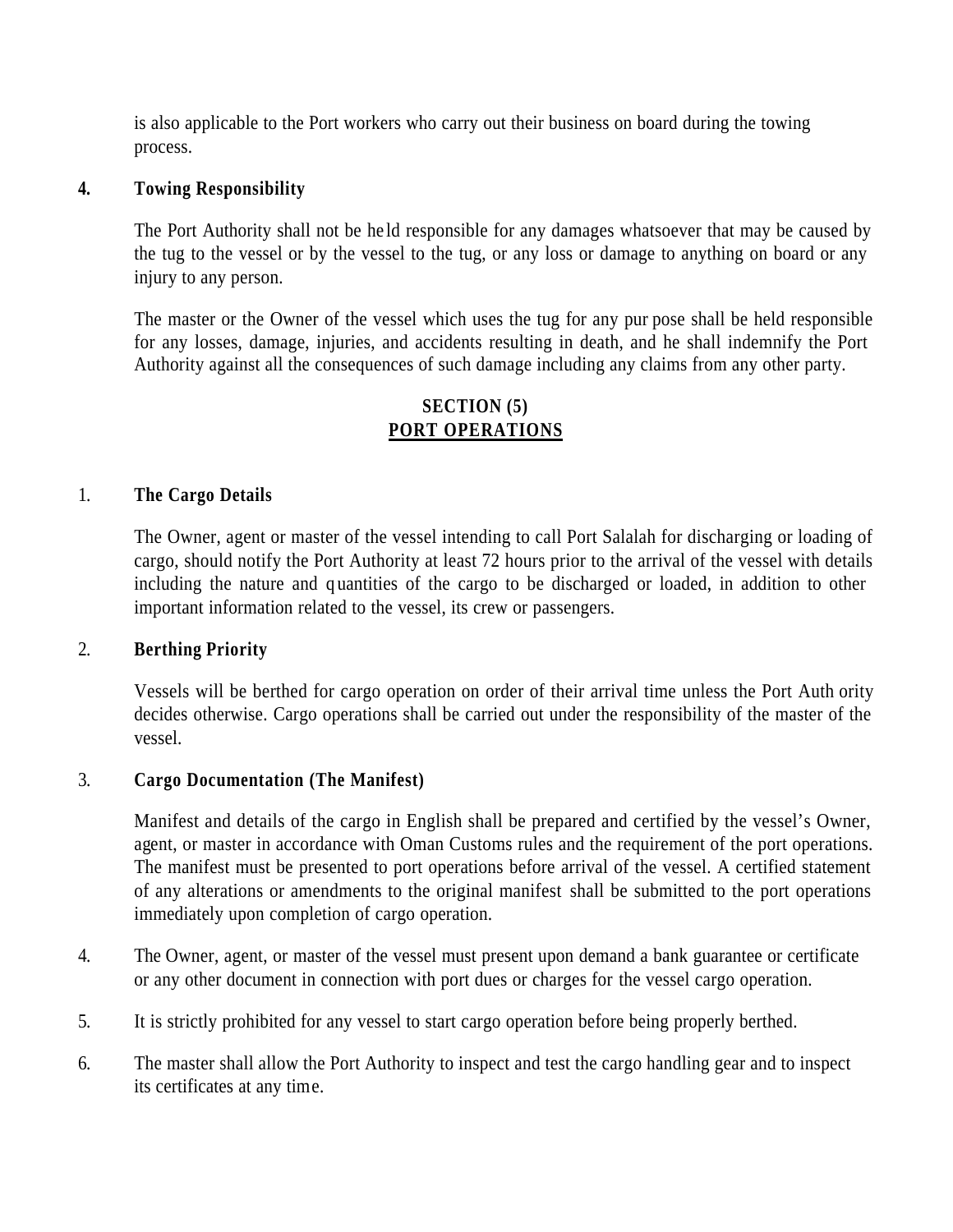### 7. **Adequate Lighting**

The master of the vessel undergoing cargo operation must prepare and maintain adequate lighting at all work places in the vessel.

### 8. **Cargo Operation**

- a) The master must prepare his vessel for starting cargo operation at the time agreed upon with the Port Authority. In case the master fails to do so, the Port Authority may take whatever action it deems necessary on the account and responsibility of the vessel. The master must also ensure that the cargo hatches and holds at all levels are protected and guarded at all times.
- b) The Port Authority shall carry out cargo operation whether by itself or through third parties.
- c) The Port Authority or its representative shall provide labour and equipment for cargo operation on the vessel. It is the master of the vessel responsibility to ensure such operation is carried out onboard his vessel safely.

### 9. **Improper Storage of Cargo**

The Owner, agent, or master of the vessel shall be held responsible for any loss or damage due to improper storage of cargo onboard and shall bear all consequences relating thereto.

### 10. **Cargo and Equipment That Fall From The Ship**

In case any cargo or equipment falls overboard, the master should inform the Port Authority immediately and he should recover the cargo or equipment immedia tely.

The Port Authority may recover such cargo or equipment at the cost and responsibility of the vessel.

The Port Authority shall not be held responsible for any damage or loss that might be sustained by such cargo or equipment.

#### 11. **Drinking Water and Toi lets**

The master of the vessel carrying out cargo operation must provide the Port workers who are working on his Ship with drinking water and provide suitable toilet facilities for them.

# 12. **Defective or Damaged Equipment and Machinery**

It is strictly prohibited for any person to use any defective or damaged equipment, ropes or cranes for handling cargo. The Port Authority or its appointed person, may conduct inspections of such cargo handling gear and he may stop their usage.

#### 13. **Receipt of Cargo**

The Port Authority shall provide the required services for receiving of cargo in the port.

# 14. **The Rate of Cargo Loading or Discharge**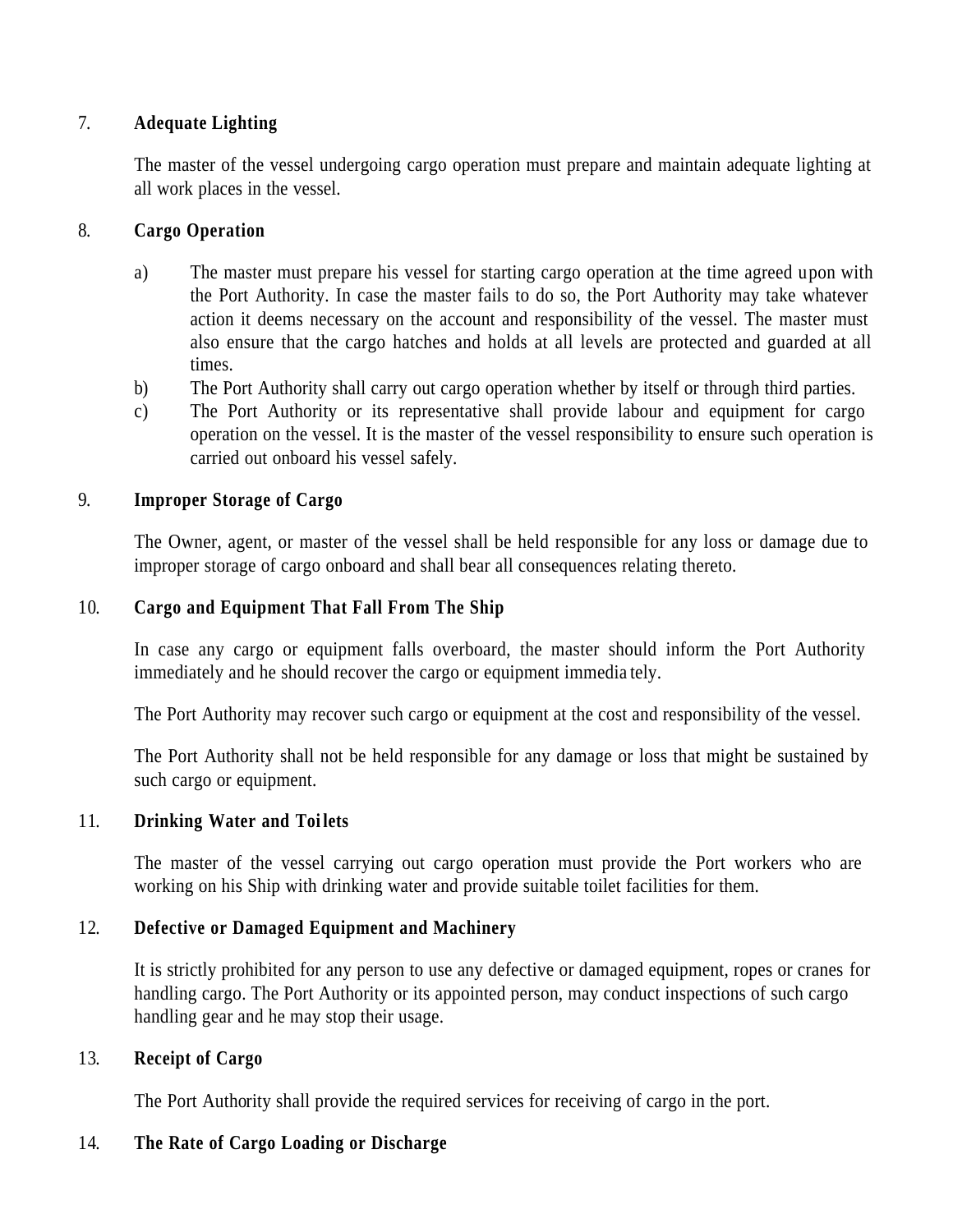The Port Authority may withdraw cargo handling services from any vessel which has any obstacles preventing loading and discharging at the rate the Port Authority deems proper. This vessel, after the Port Authority notifies the master in writing of these obstacles, may also lose its turn in working its cargo. Moreover, the Port Authority may issue its instructions to the vessel to leave the b erth immediately.

### 15. **Accumulation of Cargo on The Port Quays**

In case of accumulation of cargo on the quay, or on barges for whatever reason, the Port Authority may instruct the vessel to stop or reduce the speed or rate of discharging of such cargo.

16. The Port Authority may reject discharging of any cargo or goods until suitable place, store or open storage area is arranged.

### 17. **Receipt of Cargo By The Port Authority**

No cargo or goods will be considered received by the Port Authority except after the issuance of an official receipt to the master of the vessel which discharged these cargo or goods or to the agent of the vessel or any other legally authorized person to transport these cargo or goods to or from the Port. The Port Authority shall not be responsible for confirming that all parts of a shipment, consignment or goods packages set out in the bill of lading have been discharged in the Port or loaded on board of a vessel before this vessel departed or a difference in the weight or measurement of such packages from those set out in the bill of lading or any invoice or any other document related to these cargo, Shipments, or goods. In the case of containers that contain goods which may not be easily and accurately identified at the time of loading or unloading, the official receipt issued in this regard will indicate the number of the units only and the Port Authority will not be held responsible for the inappropriateness of the items contained in these goods or packages or claimed to be contained inside these units.

# 18. **Responsibility for Damaged Goods**

If it appears to the Port Authority that there are damaged goods or packages, it may instruct the Owner, master or agent of the vessel to immediately deliver these goods or packages and the Port Authority will not be held responsible for these goods, packages or their contents under any circumstances.

# 19. **Direct Delivery of Valuable, Perishable Cargo, or Livestock**

The master may directly deliver to the consignee any valuable items such as gold, diamonds, valuable properties, or perishable goods and livestock which are imported in a legal manner and properly manifested provided that all required procedures were fulfilled and all necessary official approvals were obtained.

#### 20. **Special Storage Cargo**

The master, Owner or age nt shall notify the Port Authority 24 hours prior to the unloading of cargo that requires special storage. This notification shall include the details of the marks, numbers,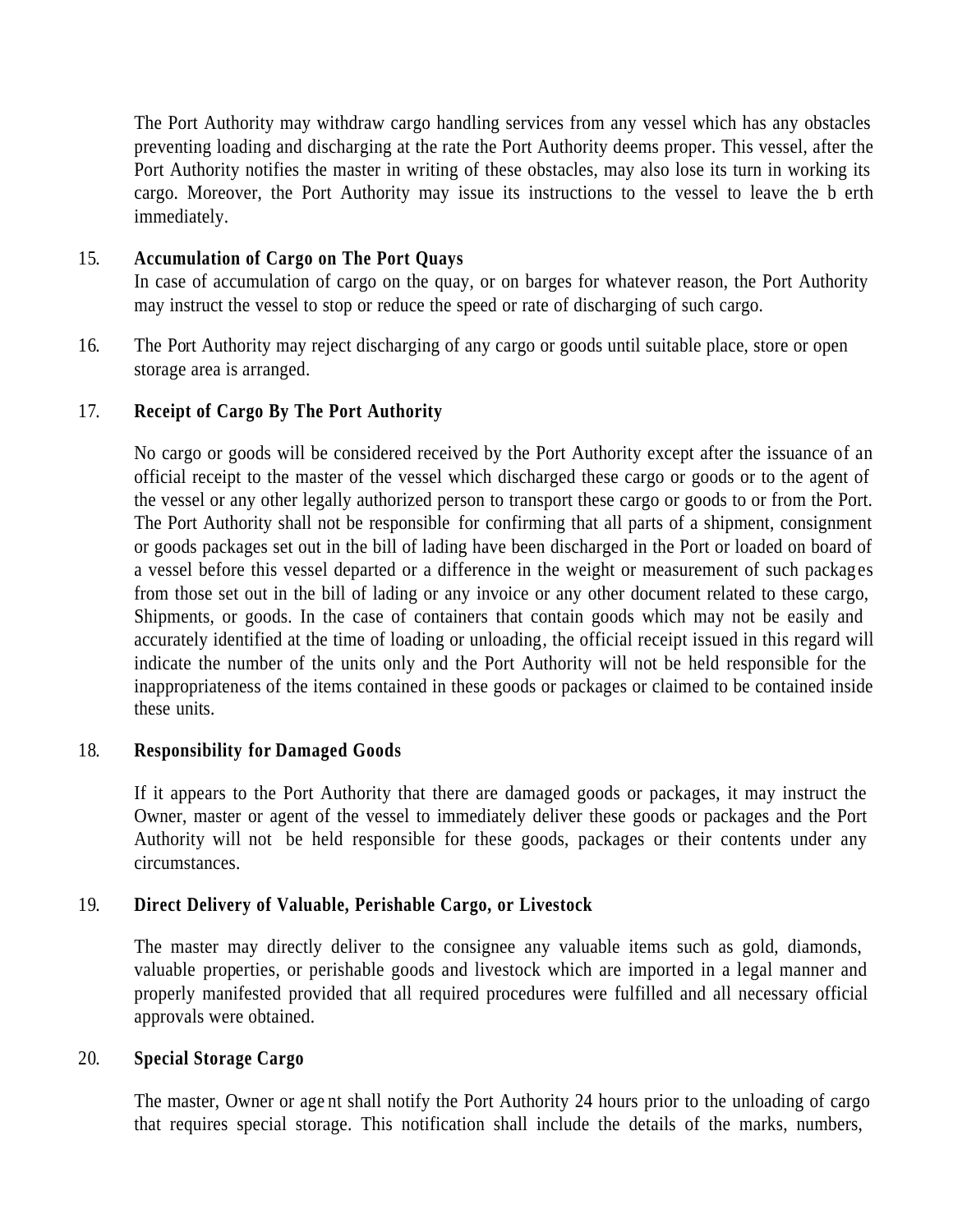quantities and specifications of this cargo as well as the full name and contact n umbers of the consignee.

### 21. **Delivery of Goods**

Goods shall be delivered from storage in the port premises to the consignee or to their duly authorized representatives only against a delivery order signed by the vessel's owner or his agent and after payment of all port charges on such goods and after release by Customs and Health authorities.

### 22. **Goods Harmful or Injurious To Health**

The Port Authority may order any vessel to leave the Port if it appears that it is carrying unhealthy, harmful or rotten goods. In case the vessel has already discharged these goods, the consignee shall immediately take these goods outside the Port after obtaining the approval of the concerned authorities. If the consignee fails or denies his responsibility for these goods or the Port Authority fails to locate him, the master, Owner or agent of the vessel shall immediately remove these goods out of the Port. However, if the consignee, master, Owner or agent of the vessel refuses, fails or neglects to carry out the Port Authority's instructions, the Port Authority may then remove or dispose off all these goods in the manner it deems suitable, and this action will be under the responsibility and costs of the consignee, the master, Owner or the agent.

### 23. **Cargo Control Services**

All cargo control services for the principle such as tallying, weighing, measuring, gauging, checking, sampling, sorting, etc. shall be exclusively performed by the port authority for a separate charge. The port authority may delegate a third party to carry out such services.

# 24. **Packing and Marking of Goods**

Goods should be packed and marked clearly and in accordance with the local and international laws and standards.

25. Cargo and goods intended to be exported shall be deposited in the areas to be specified by the Port Authority. Such goods may also be delivered to the vessel directly upon a request from the shipper or the agent. In this case the Port Authority should be informed at least 24 hours prior to the time of the vessel's arrival. In addition these goods should be accompanied by the Shipping order along with all other documents in time as agreed by the port authority. In case of any delay the shipper will incur additional expenses as a result of this delay. The cargo or goods which are properly documented should be ready in all aspects for shipment.

# 26. **Resorting and Re-Packing**

Resorting, re-packing or any other similar actions shall not be permitted inside the Port other than by the port authority and on the account of the consignee, consignor, the vessel or its agent.

# 27. **Neglected Goods**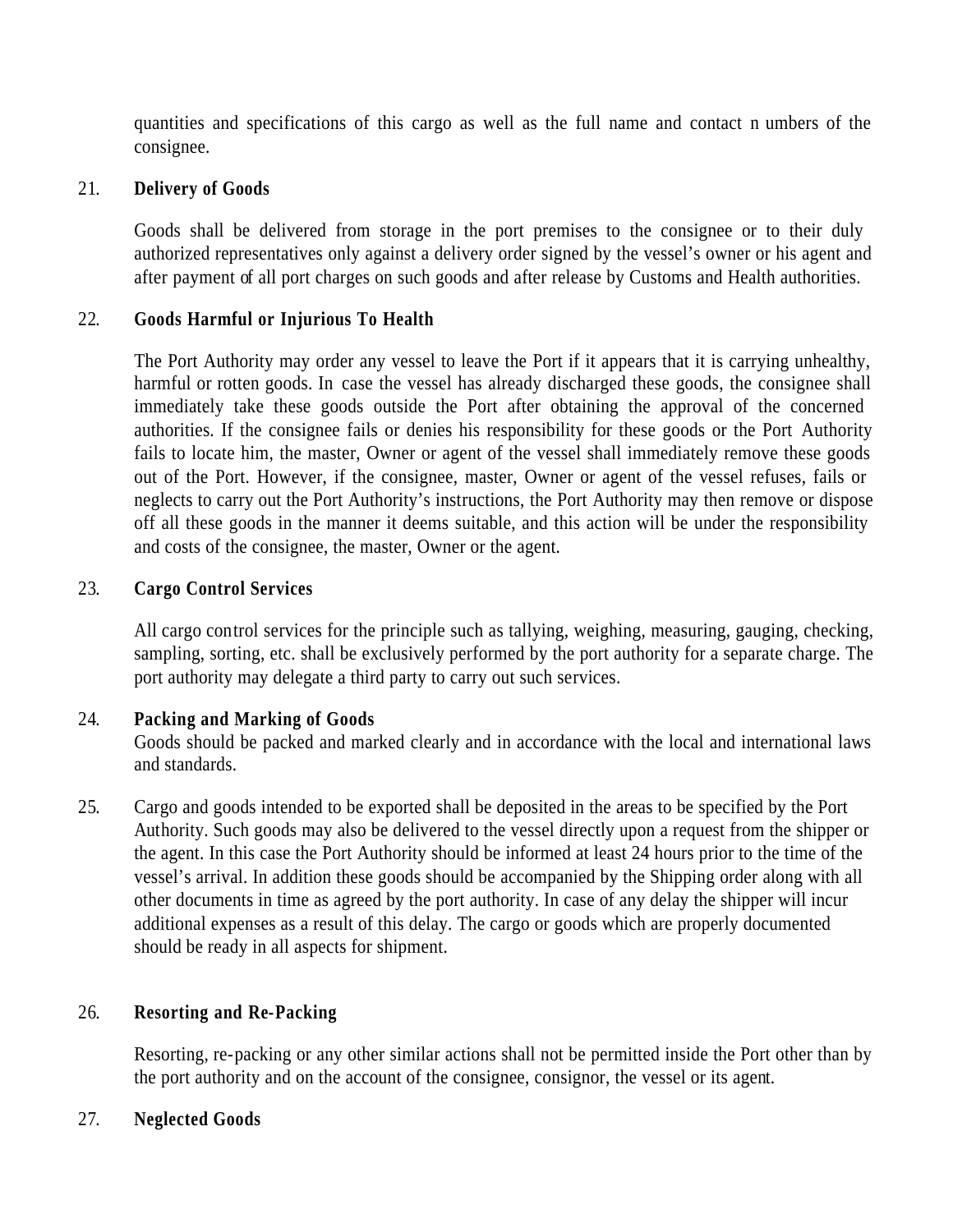The Port Authority after serving a warning to the owner of the goods, that their formalities were not completely finalized within the specified period as per the notification issued in this regard, may offer these goods for sale by auction after the following periods:

- (i) One month for perishable goods and goods in reefers.
- (ii) Three months for any other goods.

The proceeds of the sale will be deposited in the Port's safe for the owner of the goods after deduction of the Port Charges and the sale costs.

### 28. **The Port Working Hours**

The Port Authority is entitled to fix and amend the Port working hours and announce its working hours by the means it deems suitable.

# **SECTION (6) DANGEROUS GOODS**

- 1. Dangerous goods are as per the International Maritime Dangerous Goods Code issued by the International Maritime Organization.
- 2. It is strictly prohibited for any person to bring any dangerous goods into the Port without obtaining prior written approval from the Port Authority and the concerned Government authorities. Some of these goods are only allowed to be discharged in the port on direct delivery.

# **3. Dangerous Goods Class 1&7**

Relevant Government and Port Authority's approvals have to be obtained before such goods are loaded at the loading port onboard vessels intend calling port Salalah. The Harbour Master must be notified of the following at least 72 hours before the vessel arrives:

- (a) Time of arrival of the vessel and duration of stay in the port.
- (b) The details and specifications of the goods.
- (c) Emergency Contact numbers and the name of the concerned body.
- 4. It is strictly prohibited for any vessel, during loading or discharging of the above -mentioned dangerous shipments, to carry out at the same time, loading or discharging of other goods, fuelling or allowing transfer of passengers.
- 5. It is strictly prohibited to discharge any damaged or pierced packages or containers the contents of which are of the above mentioned dangerous goods and which are found leaking, unless the Port Authority decides otherwise after examining the same by qualified staff from the Port Authority.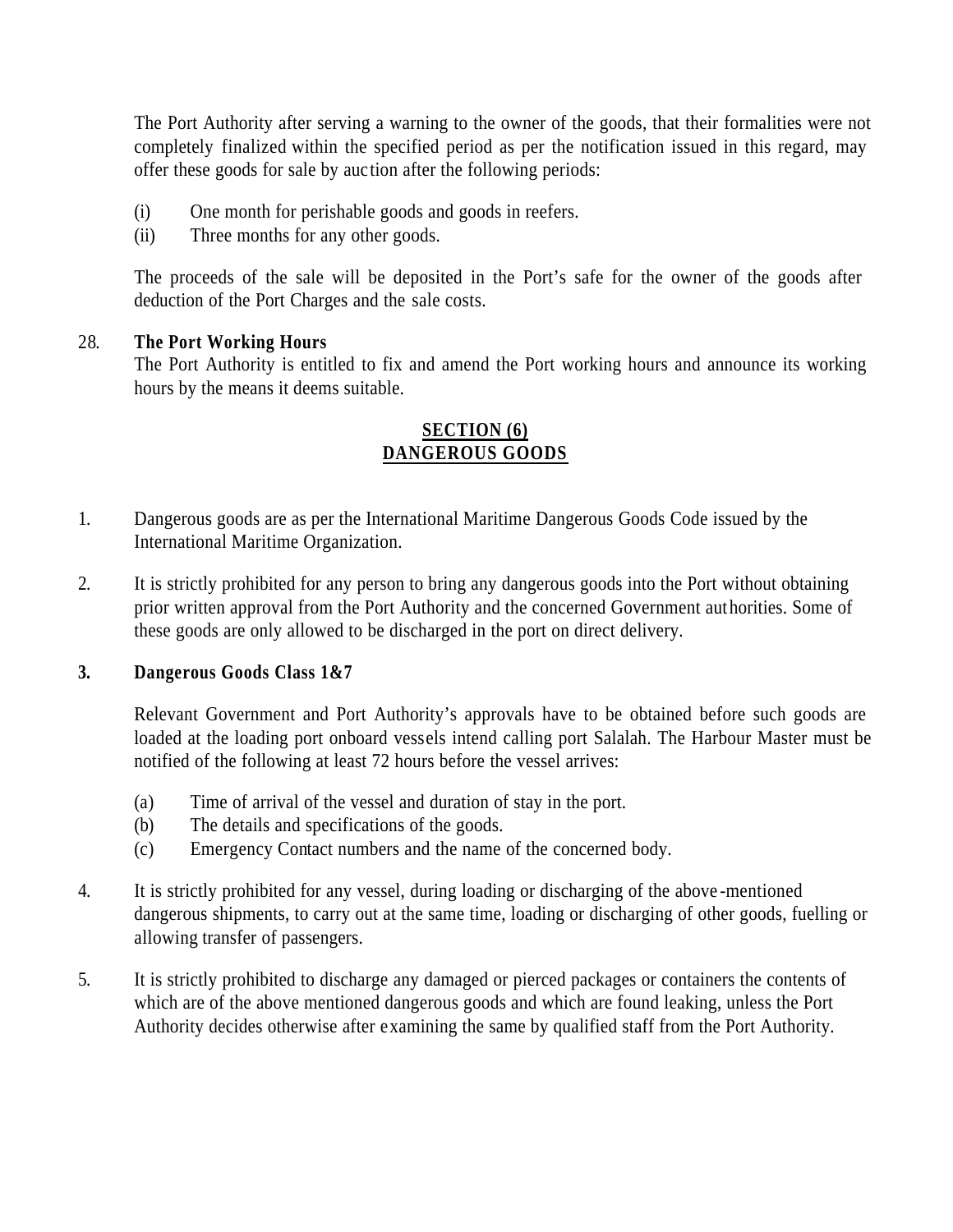### **SECTION (7) FIRE PREVENTION & FIRE FIGHTING**

### 1. **Fire Fighting Equipment**

It is strictly prohibited for any person to tamper with any fire fighting gear or equipment. It is also, except in emergency, prohibited for any person to open, close or move any of such equipment except with authorization from the Port Authority.

#### 2. **Naked Lights**

It is prohibited to use ant type of naked lights any where close to the vicinity of fuel tankers, tanks, or vessels fuelling or transferring inflammable cargo in the port.

#### 3. **No Smoking**

Smoking is strictly prohibited at the vessels cargo hatches, stores, warehouses and cargo decks during cargo operations.

#### 4. **Fumigation**

No vessel is to carry out fumigation in the port unless approval has been obtained in writing from the Harbour Master and the concerned Authorities.

#### 5. **Welding**

It is prohibited for any vessel to perform any welding activities except after obtaining prior written approval from the Harbour Master.

#### 6. **Fire Alarm**

Immediately a fire is discovered on board a vessel or elsewhere , the fire alarm shall be raised by standard means. If the fire is in a vessel alongside then the person in charge should contact Port control and Fire & Safety department. The masters of nearby vessels should take the necessary precautions for securing their vessels and shall provide all assistance needed by the vessel on fire.

#### **SECTION (8) PREVENTION OF POLLUTION**

#### 1. **The National Oil Spill Contingency Plan**

All companies, agencies and vessels who are involved in the under mentioned activities must obtain and be aware of the "National Oil Spill Contingency Plan". A copy of this plan may be obtained from the Ministry of Regional Municipalities, Environment and Water Resources.

- (a) Import and export of fuels and Lubricants.
- (b) Supply of Fuels or Lubricants to vessels.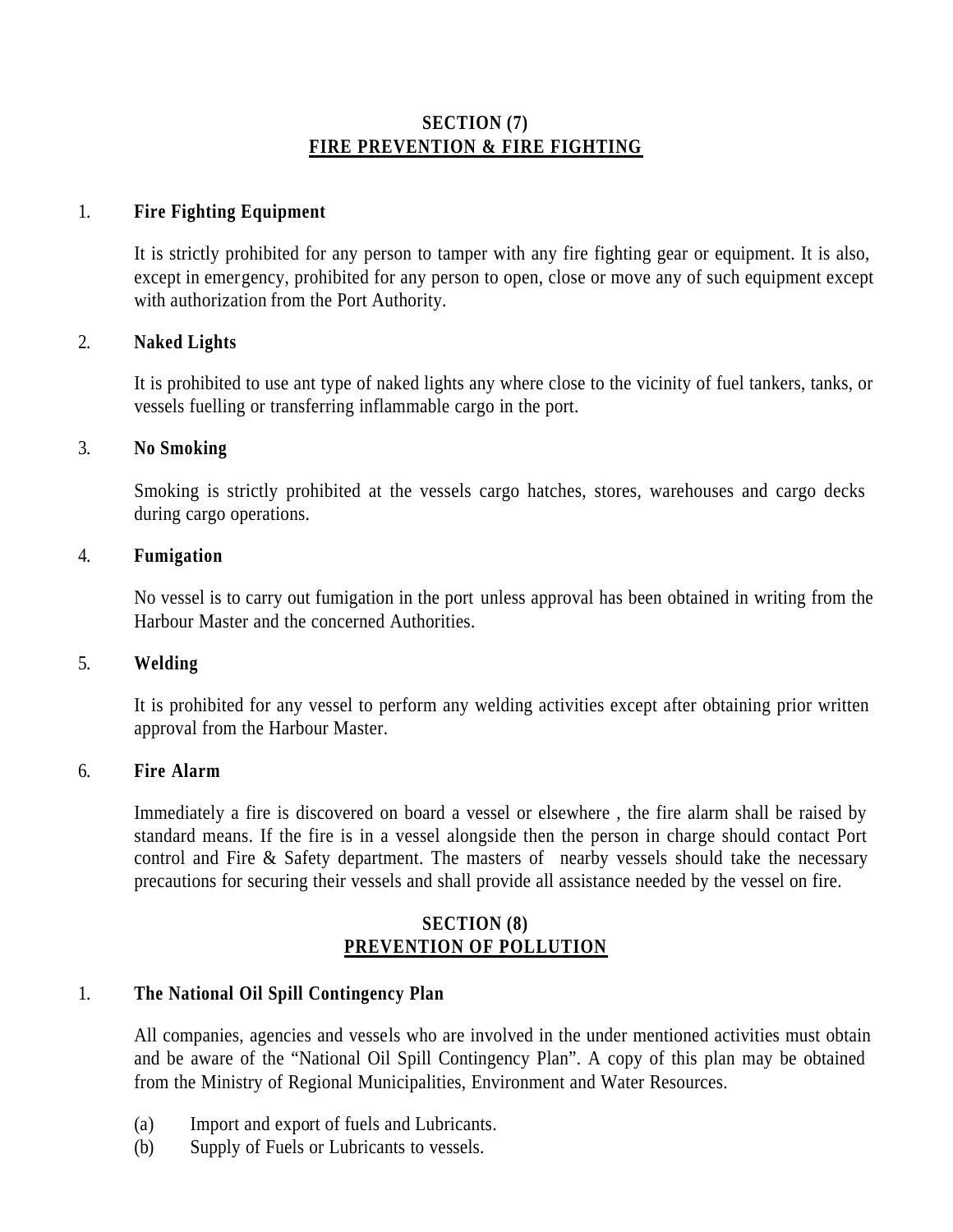- (c) Collection of waste oil and bilges from vessels.
- (d) Any other activities related to any materials that may be harmful to the environment.

# 2. **Disposal of Wastage**

It is prohibited for any vessel to dispose or throw any refuse or waste into the harbour or any where in the port. Refuse and waste shall include:

- a) Substances which float or are capable of floating on the surface of the water;
- b) Sedimentary or substances liable to form sediment in the bottom of the waterways or to cause the decomposition of marine life in the waters of the harbour.,
- c) Substances which are toxic to marine life,
- d) Substances capable of producing odorous and gases of putrefaction.
- 3. Usage of vessel's engines shall be kept to a very minimum whilst at berth in the port in order to avoid polluting the atmosphere with gases, fumes, and smoke. All these and other pollutants emanating from any work either ashore or afloat shall be subjected to the standards and laws prevailing in the Sultanate.
- 4. The master and Owner shall be liable for cost of treatment any pollution originating from the vessel.

# **SECTION (9) GENERAL SAFETY**

1. The Port Authority is entitled to pass any written or verbal orders or instructions for the safety of persons and vessels in the Port.

# 2. **Life Saving and First Aid Equipment**

It is prohibited for any person to tamper with life saving and first aid equipment. It is also not permitted for any person to remove these equipment or install other equipment, except after obtaining the necessary authorization from the Port Authority.

#### 3. **Safety Nets**

All vessels alongside, must provide safety nets under the vessel's ladder to prevent the fall of persons or goods.

# 4. **Maximum Speed**

The maximum speed for all vehicles and other ma chinery moving inside the Port area shall be 20 kmph. Any driver who exceeds this speed will be subjected to legal actions.

5. It is forbidden for vehicles and other machinery to pass under the arms of the cranes unless they are involved in cargo operation.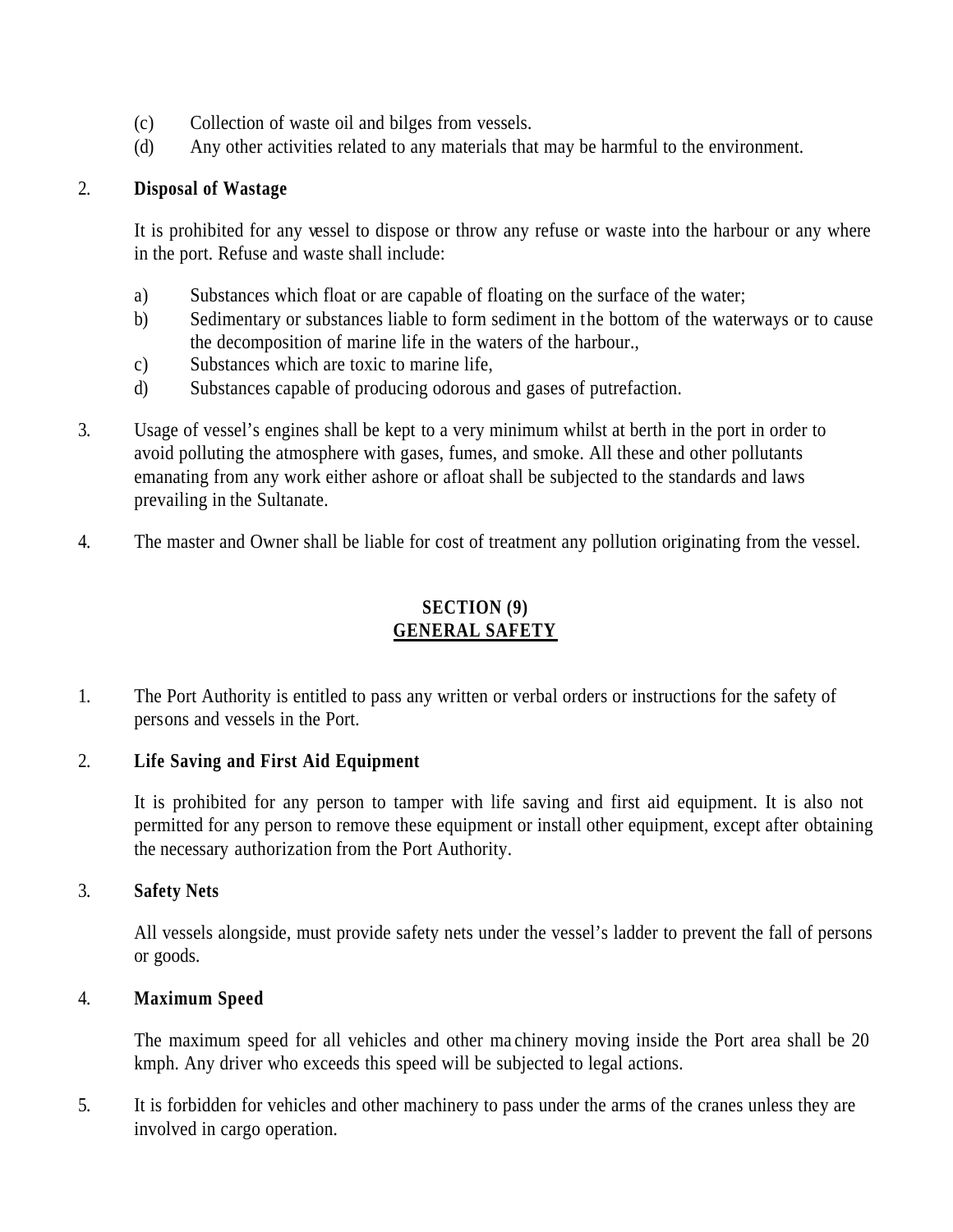#### 6. **Swimming**

Swimming in the harbour is prohibited.

#### 7. **Wild Animals**

Bringing wild animals into the Port is strictly prohibited. Further, such animals shall neither be kept onboard or landed unless such animals are secured, confined under effective control and the approval of the Port and other Authorities is obtained.

#### 8. **Weapons**

It is strictly prohibited to keep loaded weapons on board while the vessel is in the port. The master shall inform the concerned authorities of any weapons on board.

### 9. **Fuelling**

Fuelling shall only be through companies authorised by the Port Authority. The master should obtain written approval from the Harbour Mater before starting fuelling and shall comply with the related international safety procedures.

### 10. **Severe Weather Precautions**

All vessels in the port shall take all necessary and additional precautions in case of severe weather conditions.

# **SECTION (10) DHOWS**

#### 1. **Certificates and Documents**

The master should always maintain the following documents and certificates and shall submit the m on demand to the representatives of the concerned authorities:

- a) Registration certificate.
- b) Last port clearance.
- c) Insurance certificate.
- d) Cargo manifest.
- e) List of the crew and passengers.

#### 2. **Dhow Agent**

The master of any Dhow entering Port Salalah shall have a local shipping agent.

# 3. **Arrival Procedures**

a) The agent of the Dhow shall submit the arrival notice to Port control at least 24 hours prior to arrival.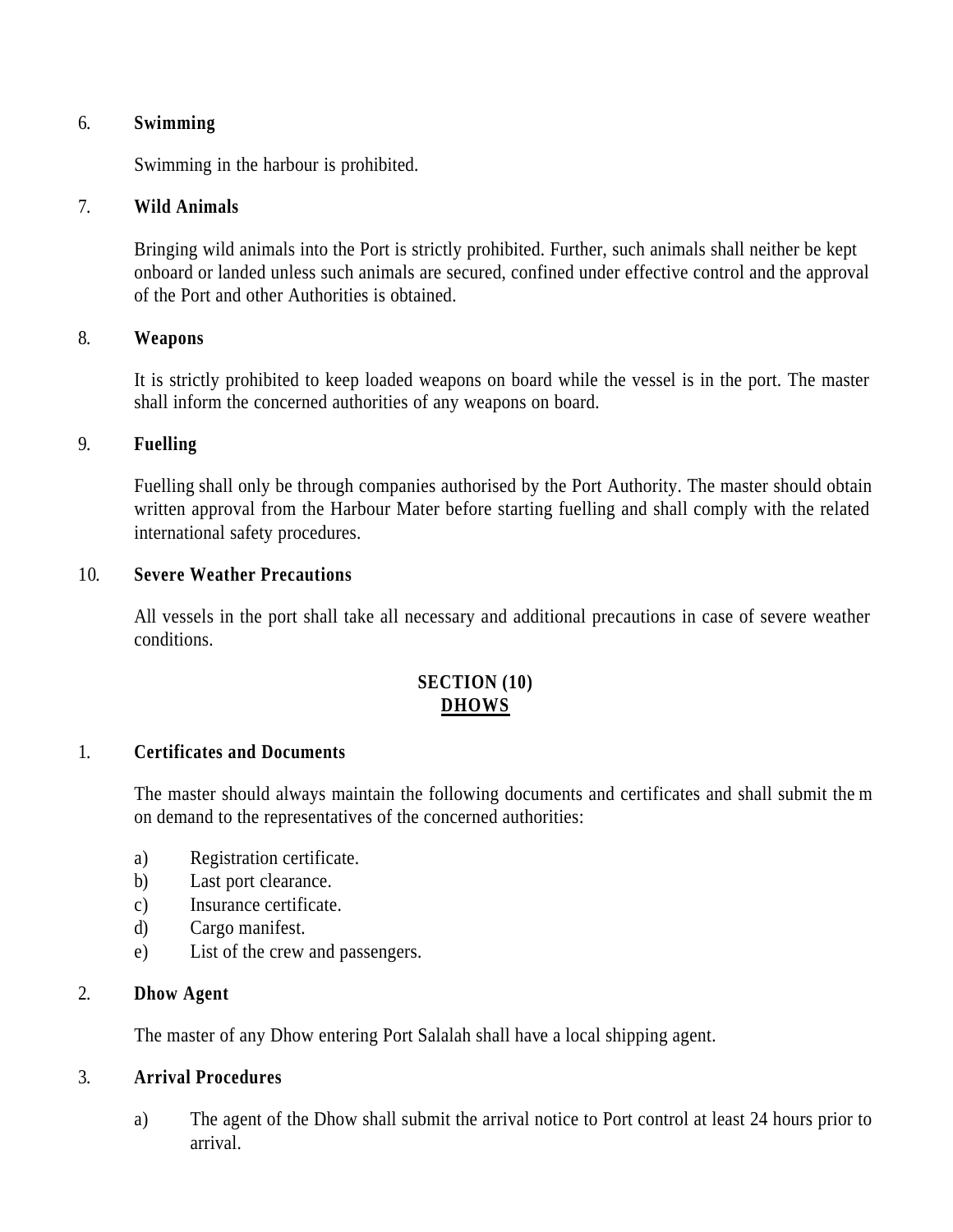- b) The master of the Dhow should contact Port control by VHF radio on channel 12 at least 2 hours prior to the arrival time.
- c) Port control shall direct the incoming Dhows to the anchoring area and pass anchoring instructions in co-ordination with the Port operators and the agent.
- d) The Dhows shall berth at the allocated berth after obtaining the approval from Port control.

# 4. **Conduct of Dhows While Alongside.**

The masters of the Dhows while alongside should comply with the following:

- (a) Maintaining a sufficient number of crew in order to move the Dhow at any time.
- (b) Ensuring availability of sufficient and suitable number of mooring ropes.
- (c) Maintaining sufficient number of fire extinguishers ready for use as well as a sufficient number of crew capable of using these extinguishers.
- (d) Placing suitable rat guards on all mooring ropes.
- (e) Make available of a safe ladder between the dhow and the quay.
- (f) Keeping the quay clean at all times.
- (g) Ensuring availability of sufficient fenders between the dhow and the quay wall.
- (h) Avoiding discharging of any waste or refuse into the harbour.
- (i) Obtaining written approval from the Port control before opening the engines for maintenance or repair operations.
- (j) Avoiding any movement inside the harbour except after obtaining Port Control approval.

# 5. **Dhows at The Anchorage Area**

The masters of the Dhows during their time at the anchorage area should comply with the following:

- (a) Avoid discharge of any waste or refuse in the Port.
- (b) Avoid permitting any person to board the Dhow except after completion of the arrival clearance procedures from the police and health authorities.
- (c) Not to move except after obtaining the approval from Port Control.

#### 6. **Insurance**

Dhows entering the Port should be covered by insurance covering any damage that it may cause to the Port. This insurance shall cover all other financial claims related to the Dhow during its stay in the Port including wreck removal.

# 7. **Responsibility against The Damage**

The master, Owner or agent of the Dhow is considered responsible for any losses or damage that may be caused to the properties of the Port, the Dhows, other vessels or persons for any reason during their time in the Port.

# 8. **The Departure Procedures**